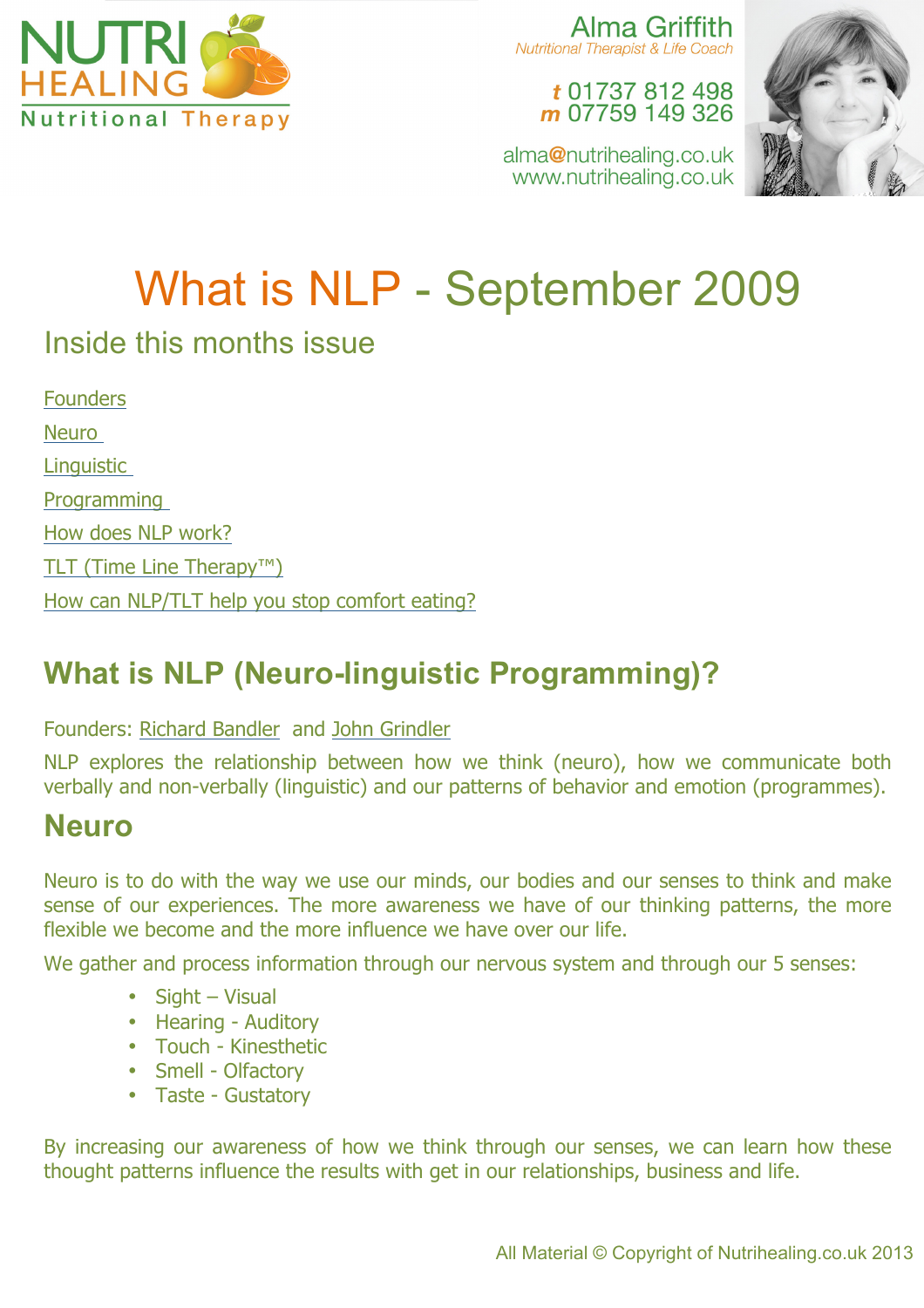# **Linguistic**

Relates to the ways in which people express themselves or communicate their own personal experiences of the world through their language and other nonverbal systems. Our internal representations are coded, ordered and given meaning.

We can only do 6 things inside – known as our (international representations).

We can have:

- Pictures
- Sounds
- Feelings
- Tastes
- Smells
- Words (Self talk)

Our personal success relies largely on the way that we communicate with people, what we say and how we say it makes all the difference. We can choose to use language that will inspire and engage people or language that will leave people cold and disinterested. The richer the language, the richer our internal experience and with those that we communicate with.

### **Programming**

These are the patterns, programmes & strategies that we run in our neurology to achieve our specific and desired outcome. Some may work for us and others may hinder us. By studying people that excel in what they do and modeling their strategies, patterns of behavior & thinking, we can reprogram our old patterns, which don't work and implement strategies that do work.

### **How does NLP work?**

NLP is a set of tools and techniques, which we use to encourage people to let go of their negative thoughts, beliefs and make permanent changes to their lives. It works on the unconscious level of the mind; which runs our body and represents our internal representation of how we feel, think and react to situations.

All learning is unconscious, our conscious mind can process only 7+/- 2 pieces of information at any one time; when our senses are bombarded with 2million items of data every second our unconscious mind takes over and will filter the information by simply deleting, distorting or generalising it.

Neuro linguistic programming (NLP) is a process of modeling the conscious and unconscious patterns that are unique to all of us, enabling us to continuously seek a better understanding of how we communicate with ourselves and others. It is the study of our thinking, behaviour and language patterns; enabling us to build specific strategies that work for us, in making decisions whether it be in relationships, business, negotiating or learning.